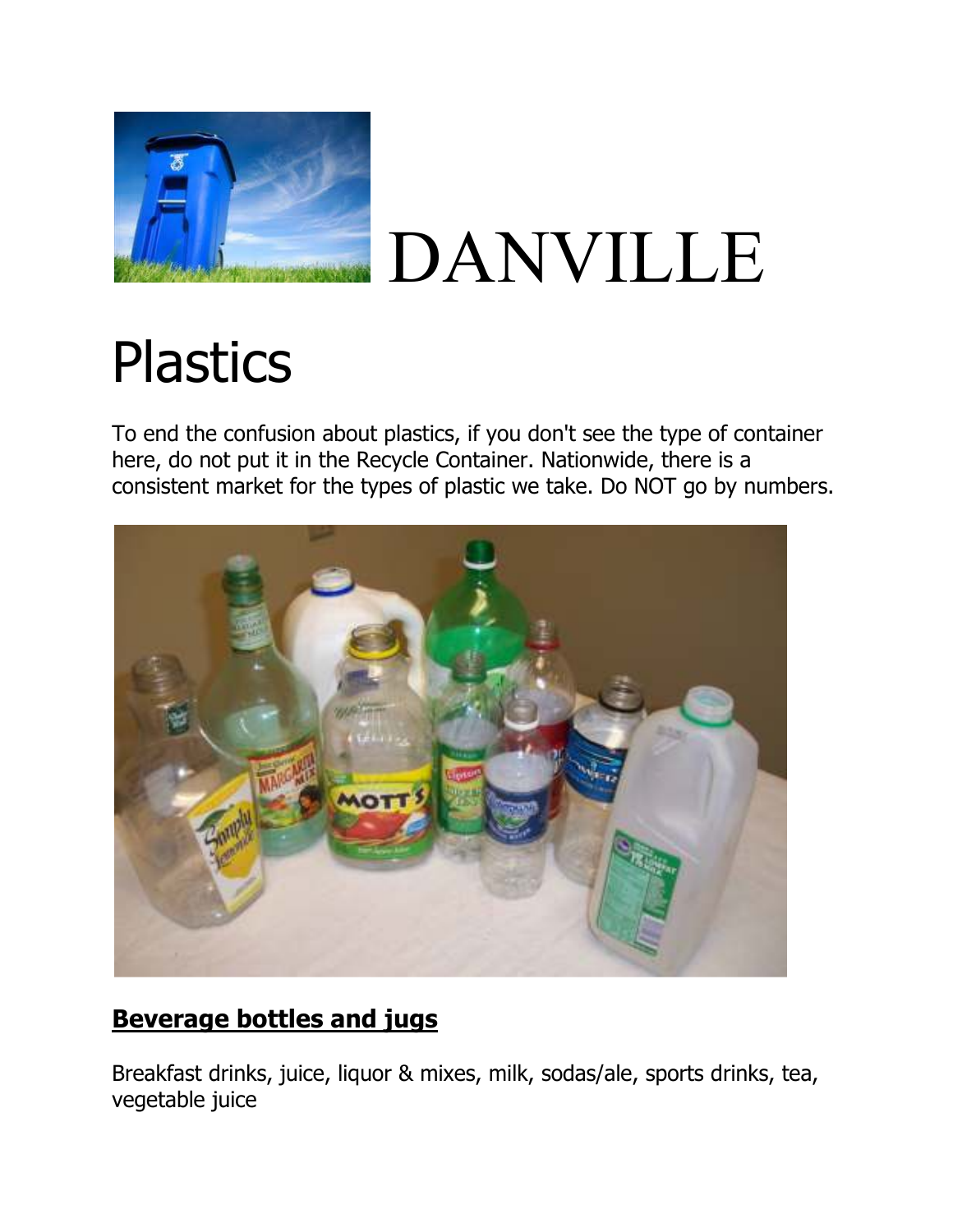

## **Laundry and cleaning products bottles and jugs**

Bleach fabric softener, detergent, stain remover, dish washing, vinegar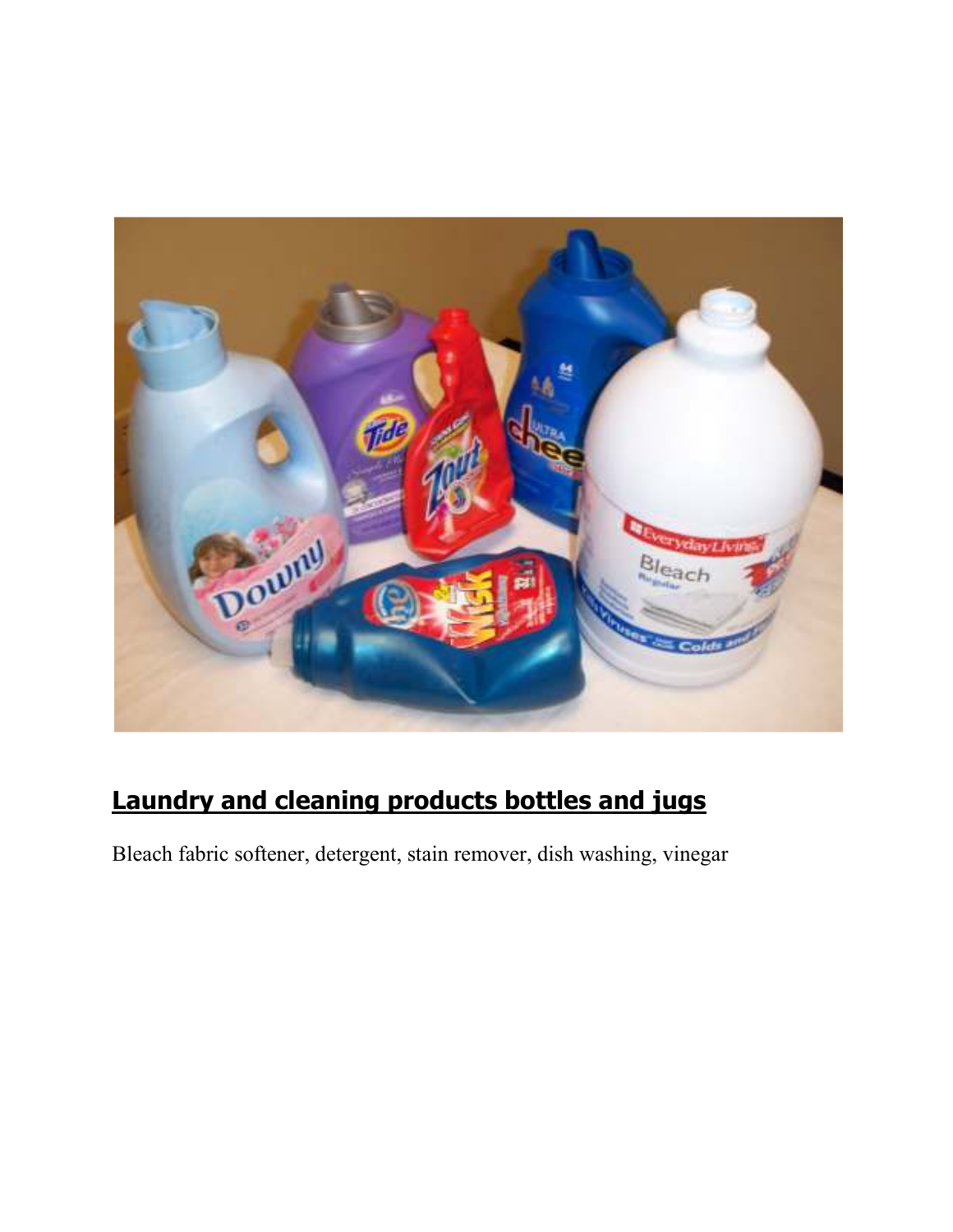## **Cardboard and Boxboard**

Cardboard packing boxes, cardboard tubes, boxes (with grey or brown insides), pizza boxes, cereal boxes, and any box that does not have a plastic coating. **Boxes should be flattened.** 



## **Cans**

Steel food cans (empty), aluminum beer, juice and soda cans (empty), and metal aerosol cans (empty).

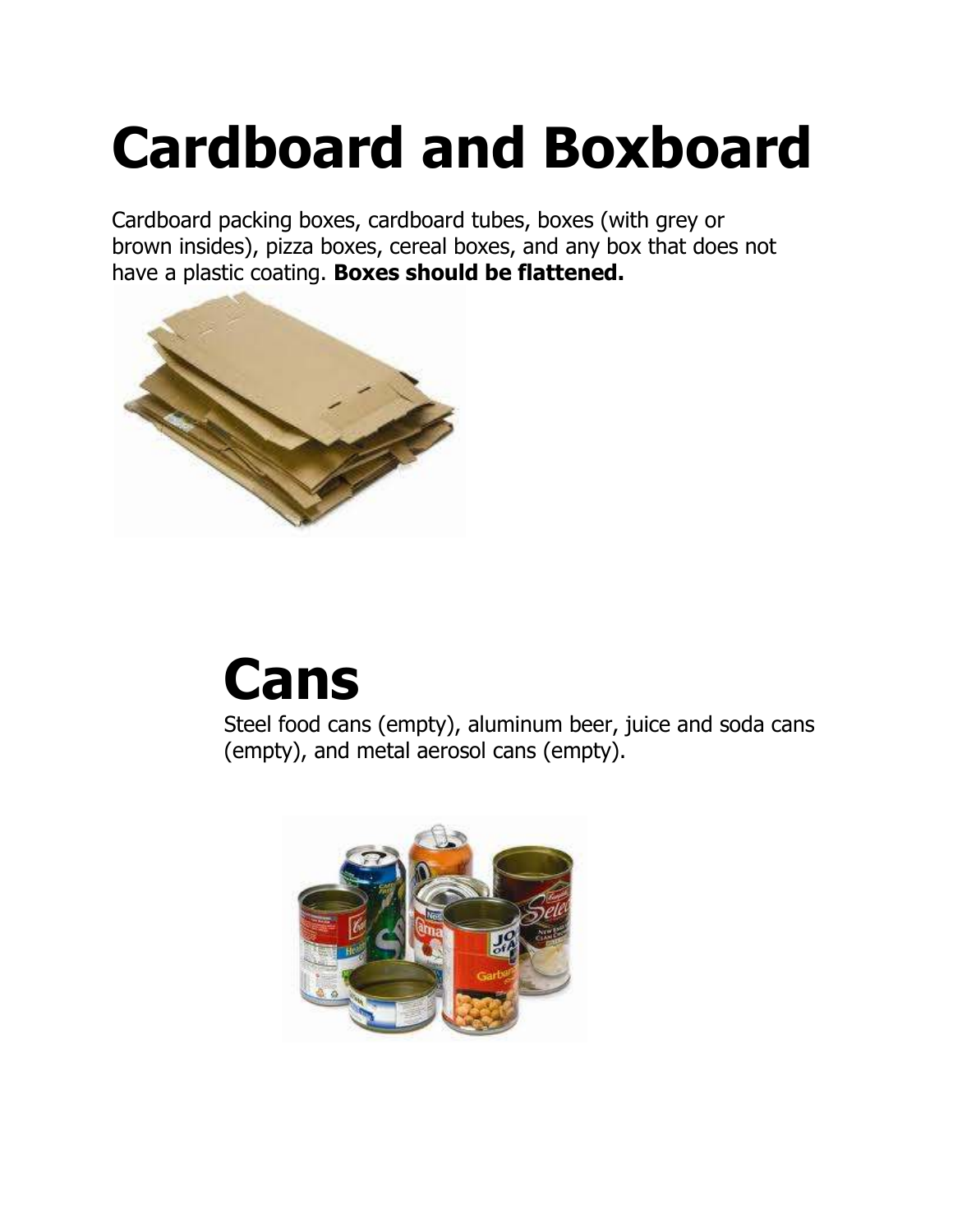## **Paper**

• white paper • colored paper • envelopes • calendars • brown paper bags • notepads • folders • newspapers • magazines • fliers • brochures • phone books • shredded paper (bagged in a clear plastic bag)







Any glass bottles and jars, any color.

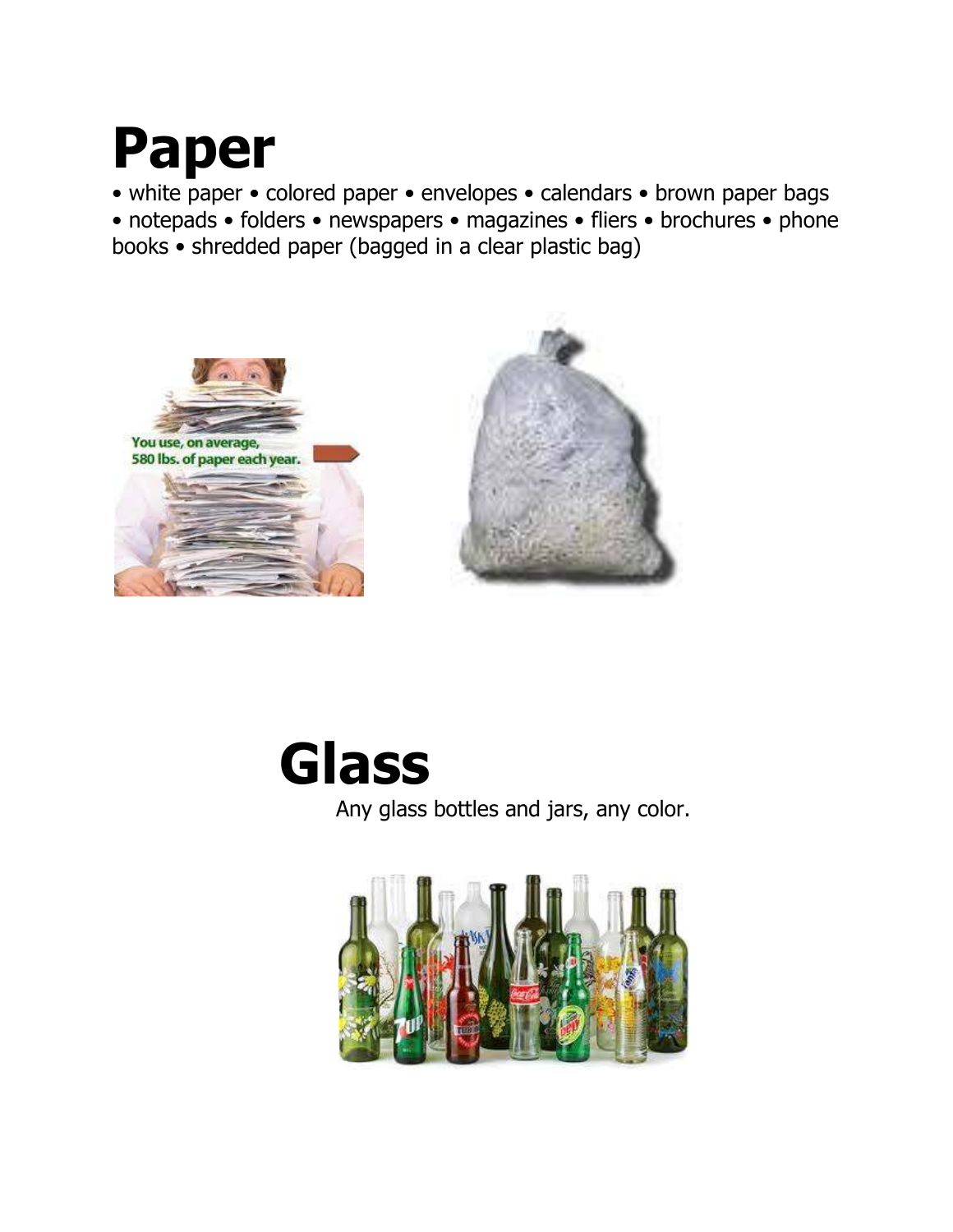### **We cannot take these items because Lexington is unable to market these products**

- **Beverage and refrigerated packaging, e.g. soft drink carrier cases and frozen-food boxes**
- **Plastic store bags (return to grocery stores)**
- **Styrofoam containers**

### **Wrong material can shut down new equipment**

We appreciate all your efforts to recycle more! However, coat hangers, garden hoses and other wrong material can lead to the equipment having to be shutdown, delaying the process and idling or injuring workers. Please use the Recycle Containers correctly. Below are items that **should not** go into the Recycle Containers and options for proper disposal.

### **DO NOT PUT IN YOUR RECYCLE CONTAINER**:

**Chains, Swing-set pieces or any other pieces of metal, metal coat hangers Batteries (household, car, ATV, and lawnmower), car parts and rims**  There is a drop-off box for metal at the Gose Pike Convenience Center 238-1106, Hours M-S 7am – 5pm

### G**arden hoses, extension cords, ropes or leashes, cookware, knives, pie pans, plastic clothes hangers**

These can wrap around or jam the recycling equipment and cause jam. Put them in the Solid Waste Container

### **Tarps, blankets and clothing**

These items can get tangled in the recycling equipment and cause jams. Donate them to a charity or put them in the your Solid Waste Container.

### **Plastic lawn chairs, laundry baskets, trash cans, plastic toys, and buckets (e.g. kitty litter)**

If items are unbroken, donate to a charity. If broken, place in your Solid Waste Container. Find a use for the kitty litter buckets or put them in your Solid Waste Container.

#### **Needles**

.

Used needles/syringes should be securely enclosed in a container such as a coffee can or milk jug and placed in the Solid Waste Container. Used needles are a biohazard and a health risk to Recycle Center workers.